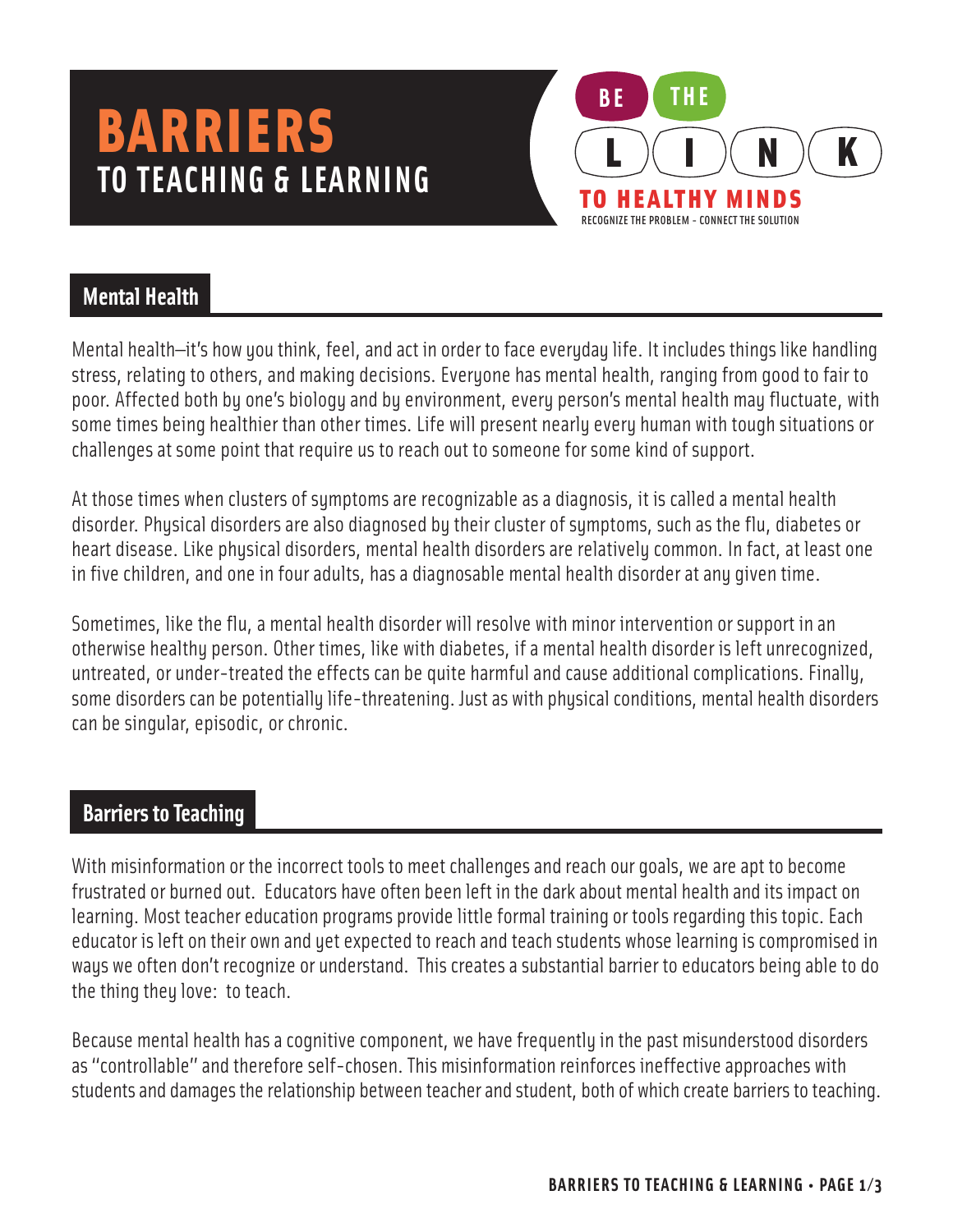Science is showing that the reality of mental health is a far more complex interplay, involving distinct parts of the brain and biology that process information quite differently. Educators deserve to have the knowledge, tools, techniques and support systems in place that enable them to promote access to learning potential and maximize their ability to teach.

A critical tool toward eliminating barriers to teaching is to recognize early on the possibility of a mental health issue for the student of concern, fill out the mental health checklist, and bring it to your building's mental health professional.

#### **Barriers to Learning**

Social, emotional or mental health difficulties can present barriers to students being available or able to learn at any given time.

Stressors a child or teen is experiencing, symptoms of an underlying mental health disorder, or side effects of medication, all have physiological and psychological effects that can significantly impact daily living and learning. Here are some of the ways that stress, social or emotional difficulties, and mental health disorders can create barriers to students being able to effectively learn:

#### **Memory, concentration and organization**

Difficulties with memory and concentration are common consequences both of stress and of many mental health disorders. This is because stress activates the human body's 'fight, flight or freeze' mechanism, which increases blood flow to the limbic brain (emotional centers) and decreases flow to the frontal lobes which are critical for academic learning and rational decision-making.

Researchers have found that mild stress activates an enzyme in the brain that impairs cognition, resulting in disturbed thinking, impaired judgment, impulsivity, and distractibility. This same enzyme produces a reduction in memory-related cell firing, the mechanism for short-term memory. Long-term stress can change the structure of the brain as well as decrease the size of the hippocampus, which is also critical for memory and mood.

This can have a big impact on both academic learning and the ability to keep appointments and meet deadlines. Students with these difficulties may not understand what is required of them. Difficulties with organization are likely to adversely affect time management and planning.

### **Sleep problems and fatigue**

Problems in these areas can seriously affect attendance and punctuality, particularly for the early morning. These problems can impact alertness and attention in class, and the ability to stay awake. They can also impact stamina and the ability to meet challenging deadlines or complete complex or large tasks. Sleep problems and fatigue are common consequences of stress and many mental health disorders.